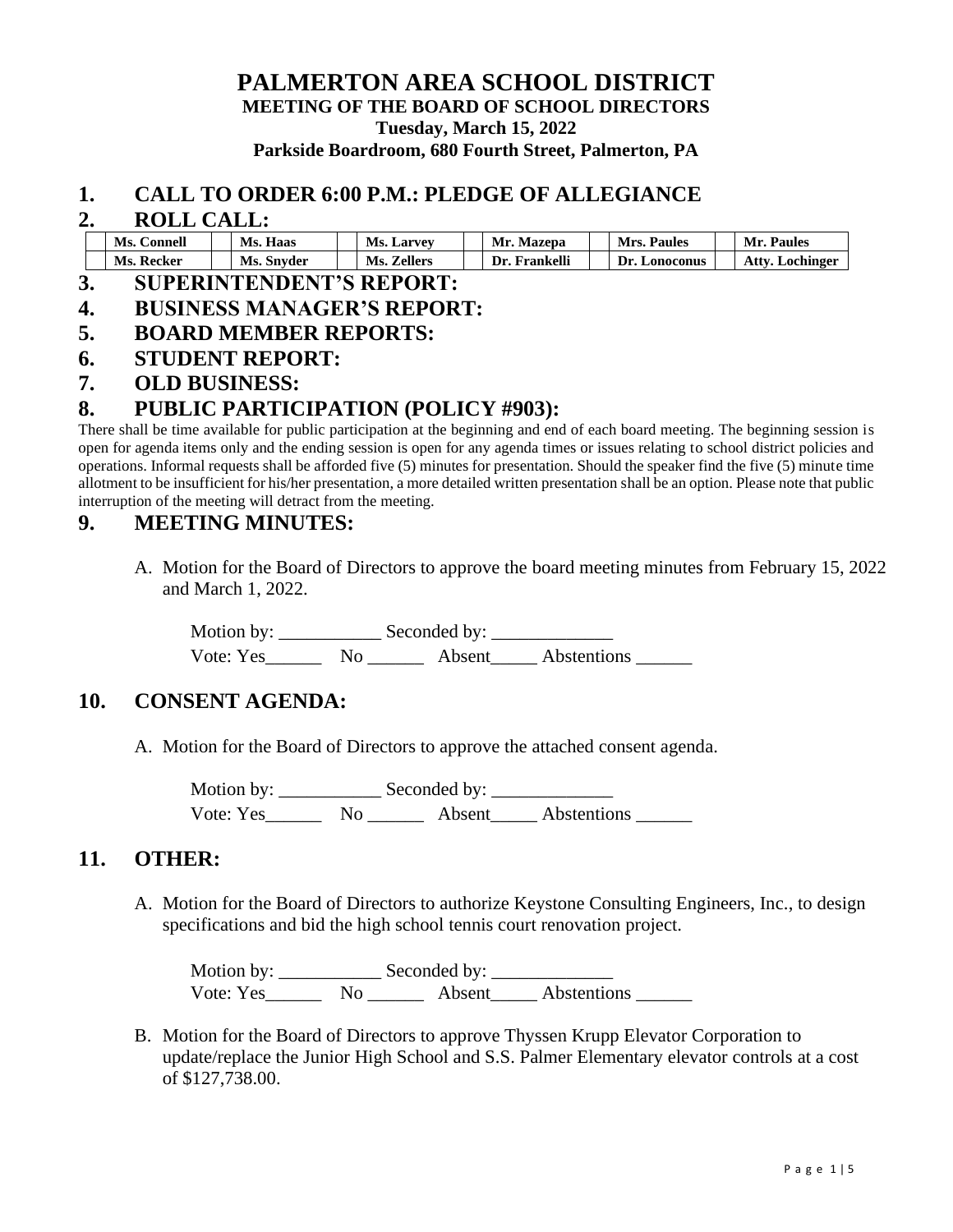Motion by: \_\_\_\_\_\_\_\_\_\_\_ Seconded by: \_\_\_\_\_\_\_\_\_\_\_\_\_ Vote: Yes\_\_\_\_\_\_\_\_ No \_\_\_\_\_\_\_\_ Absent\_\_\_\_\_\_ Abstentions \_\_\_\_\_\_\_

C. Motion for the Board of Directors to authorize the bidding for the demolition of the Seventh Street field house.

Motion by: \_\_\_\_\_\_\_\_\_\_\_ Seconded by: \_\_\_\_\_\_\_\_\_\_\_\_\_ Vote: Yes\_\_\_\_\_\_ No \_\_\_\_\_\_ Absent\_\_\_\_\_ Abstentions \_\_\_\_\_\_

## **12. PUBLIC PARTICIPATION:**

## **13. FOR THE GOOD OF THE ORDER:**

### **14. ADJOURNMENT:**

Motion by: \_\_\_\_\_\_\_\_\_\_\_ Seconded by: \_\_\_\_\_\_\_\_\_\_\_\_\_ Vote: Yes\_\_\_\_\_\_\_\_ No \_\_\_\_\_\_\_\_ Absent\_\_\_\_\_\_ Abstentions \_\_\_\_\_\_\_\_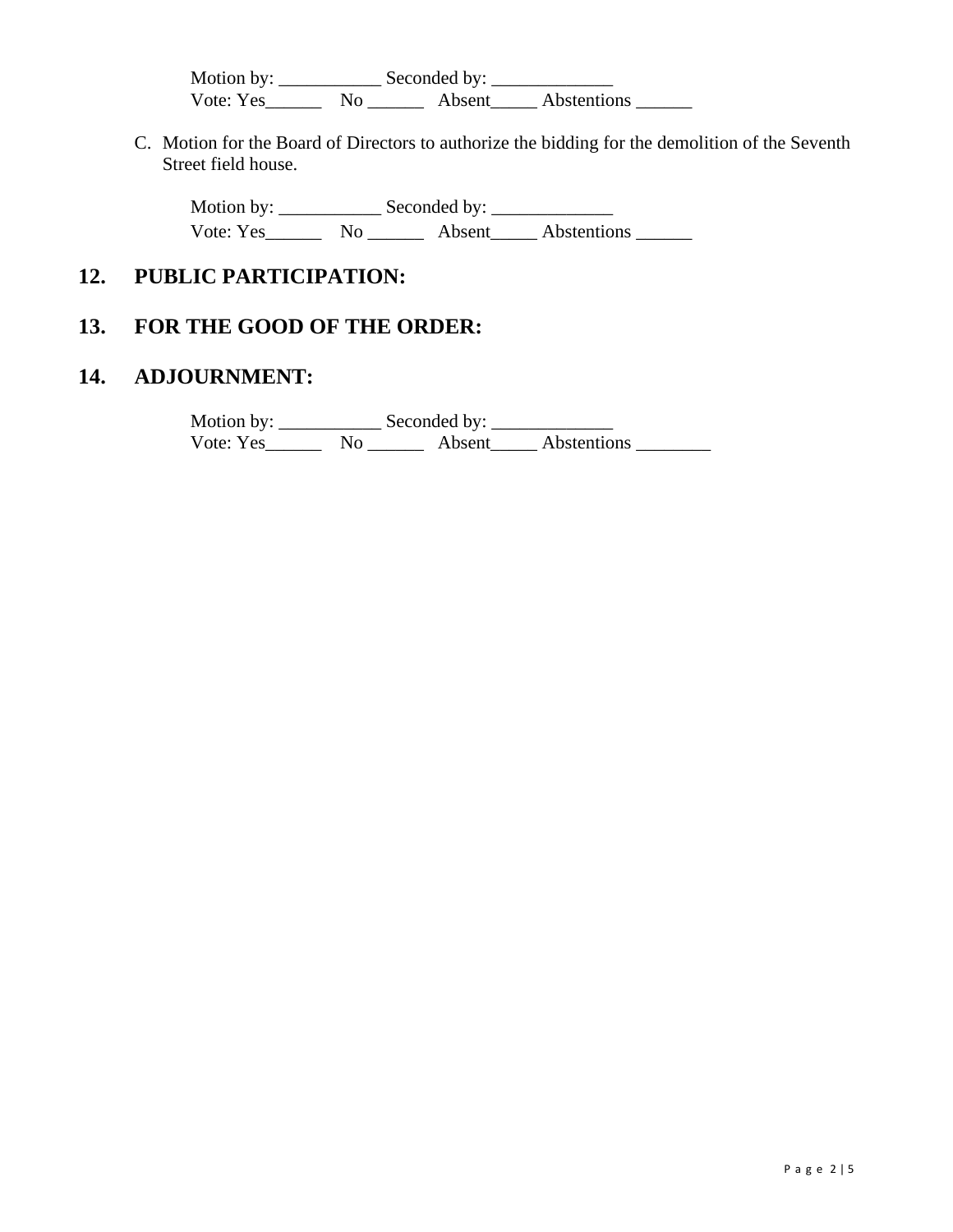## **PALMERTON AREA SCHOOL DISTRICT CONSENT AGENDA Tuesday, March 15, 2022**

## **1. FISCAL:**

- A. Approve the Accounts Payable Reports (enclosures)
- B. Approve the Treasurer's Reports (enclosures)
- C. Approve the Budget Transfers (enclosure)

### **2. PERSONNEL:**

- A. Approve Adrian Miller as Food Service Worker at a rate of \$13.85 per hour effective March 16, 2022
- B. Approve Brianna Keiser as Substitute Teacher at a daily rate of \$110.00 effective March 16, 2022
- C. Approve the following uncompensated leave requests:

| Employee #496 | January 31, 2022 and February 14, 2022 |
|---------------|----------------------------------------|
| Employee #579 | March 7, 2022 through March 10, 2022   |

- D. Approve intermittent Family & Medical Leave through August 3, 2022 for employee #4679
- E. Approve Kimberly Nenscel to teach five (5) hours a week of homebound instruction at the rate of \$33.00 per hour through the end of the 2021-2022 school year
- F. Accept the retirement of Thomas Smelas as High School Business Education Teacher effective at the end of the 2021-2022 school year
- G. Accept the resignation of Cathy Laird as Food Service Worker effective February 28, 2022
- H. Accept the resignation of Kerry Palumbo as Mentor for JoLynn Gazo effective March 3, 2022
- I. Approve the following Mentors for the remainder of the 2021-2022 school year:

| Lisa Failla | for JoLynn Gazo | $\mid$ \$1,461.00 prorated effective March 16, 2022                                           |
|-------------|-----------------|-----------------------------------------------------------------------------------------------|
| Tanya Hess  |                 | $\frac{1}{2}$ for Lyndsey Armitage $\frac{1}{2}$ , 1,461.00 prorated effective March 18, 2022 |

J. Accept the following coach resignation for the remainder of the 2021-2022 school year effective March 16, 2022:

| Softball Volunteer Coach<br>Craig Marlatt |
|-------------------------------------------|
|-------------------------------------------|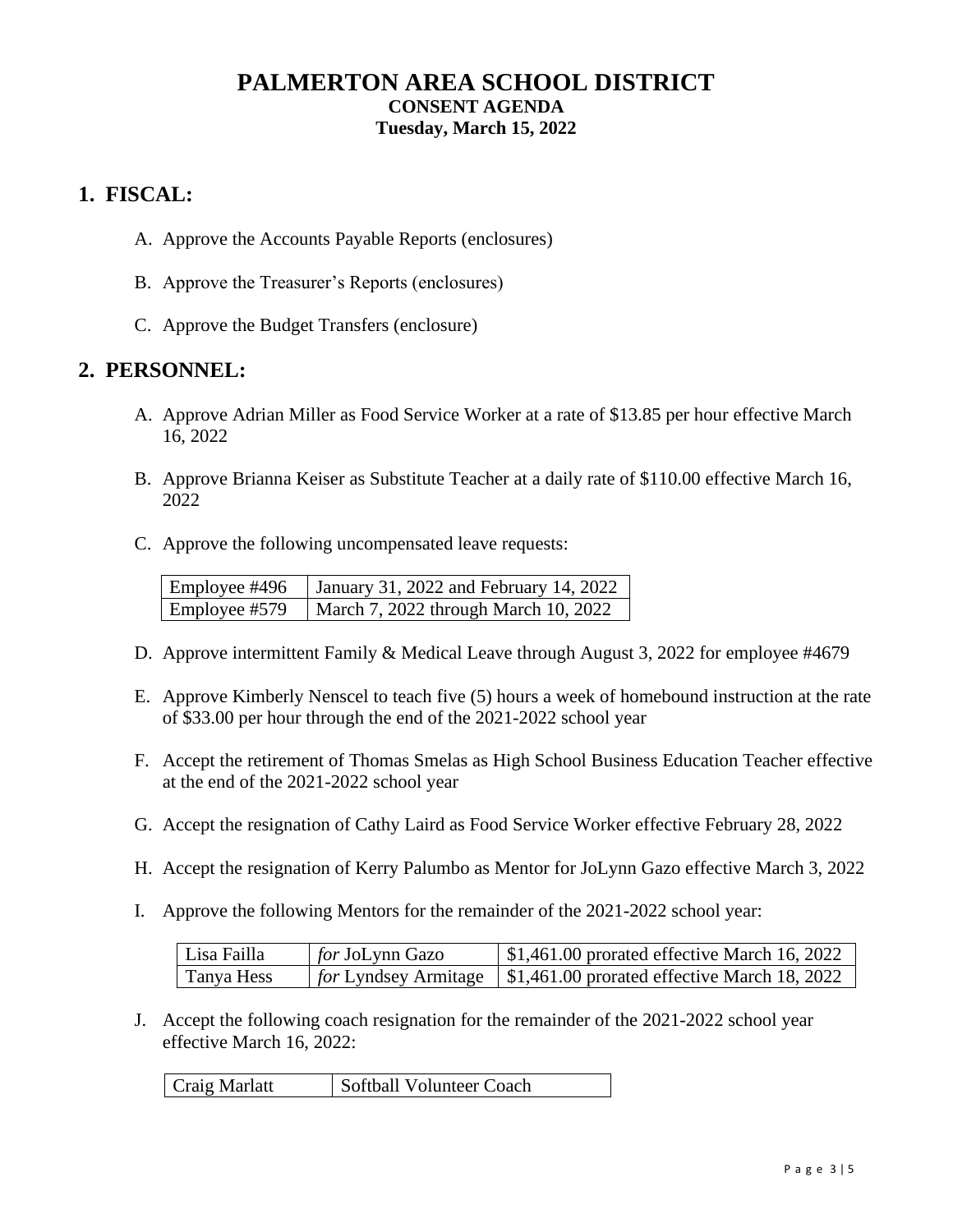K. Approve the following coach for the remainder of the 2021-2022 school year effective March 16, 2022:

| Craig Marlatt | Softball Co-Assistant Coach $(1/2)$ |  | \$1,358 |
|---------------|-------------------------------------|--|---------|
|---------------|-------------------------------------|--|---------|

L. Approve the following fall coaches for the 2022-2023 school year:

| <b>FOOTBALL:</b>         |                                  |         |
|--------------------------|----------------------------------|---------|
| Christopher Walkowiak    | <b>Head Coach</b>                | \$6,352 |
| <b>Mark Versuk</b>       | <b>Assistant Coach</b>           | \$4,158 |
| <b>Michael Falcone</b>   | <b>Assistant Coach</b>           | \$4,158 |
| Freddie Lesher           | <b>Assistant Coach</b>           | \$4,158 |
| Logan Lesher             | <b>Assistant Coach</b>           | \$4,158 |
| Alfredo Ortiz, Jr.       | <b>Assistant Coach</b>           | \$4,158 |
| <b>Christopher Frace</b> | Co-Assistant Coach $(1/2)$       | \$2,079 |
| <b>William Cameron</b>   | Co-Assistant Coach $(1/2)$       | \$2,079 |
| <b>James Hunsicker</b>   | <b>Volunteer Assistant Coach</b> | $-$     |
|                          |                                  |         |
| <b>CROSS COUNTRY:</b>    |                                  |         |
| Michael J. Horvath       | Assistant Coach (MS) $(1/2)$     | \$1,371 |
| Michael Noyola           | <b>Volunteer Assistant Coach</b> |         |
|                          |                                  |         |
| <b>FIELD HOCKEY:</b>     |                                  |         |
| Lauren Salerno           | <b>Head Coach</b>                | \$4,177 |
| Tara Frantz              | <b>Assistant Coach</b>           | \$2,743 |
| <b>Brian Spadt</b>       | <b>Assistant Coach (MS)</b>      | \$2,743 |
| Abigail Everett          | <b>Volunteer Assistant Coach</b> | $-$     |
|                          |                                  |         |
| <b>SOCCER-BOYS:</b>      |                                  |         |
| Antonio Orlando          | <b>Head Coach</b>                | \$4,177 |
| William Hansen           | <b>Assistant Coach</b>           | \$2,743 |
| Jonathan Perloni         | <b>Volunteer Assistant Coach</b> | $-$     |
| Michael Hansen           | <b>Volunteer Assistant Coach</b> | $-$     |
|                          |                                  |         |
| <b>SOCCER-GIRLS:</b>     |                                  |         |
| David O'Brien            | <b>Head Coach</b>                | \$4,177 |
|                          |                                  |         |
| GOLF:                    |                                  |         |
| <b>Alexander Knoll</b>   | Co-Head Coach                    | \$1,256 |
| Joseph Trimmel           | Co-Head Coach                    | \$1,256 |
|                          |                                  |         |
| <b>VOLLEYBALL:</b>       |                                  |         |
| Marsha Thomas            | <b>Head Coach</b>                | \$4,177 |
| Jonathan Rodriguez       | <b>Volunteer Assistant Coach</b> | $-$     |